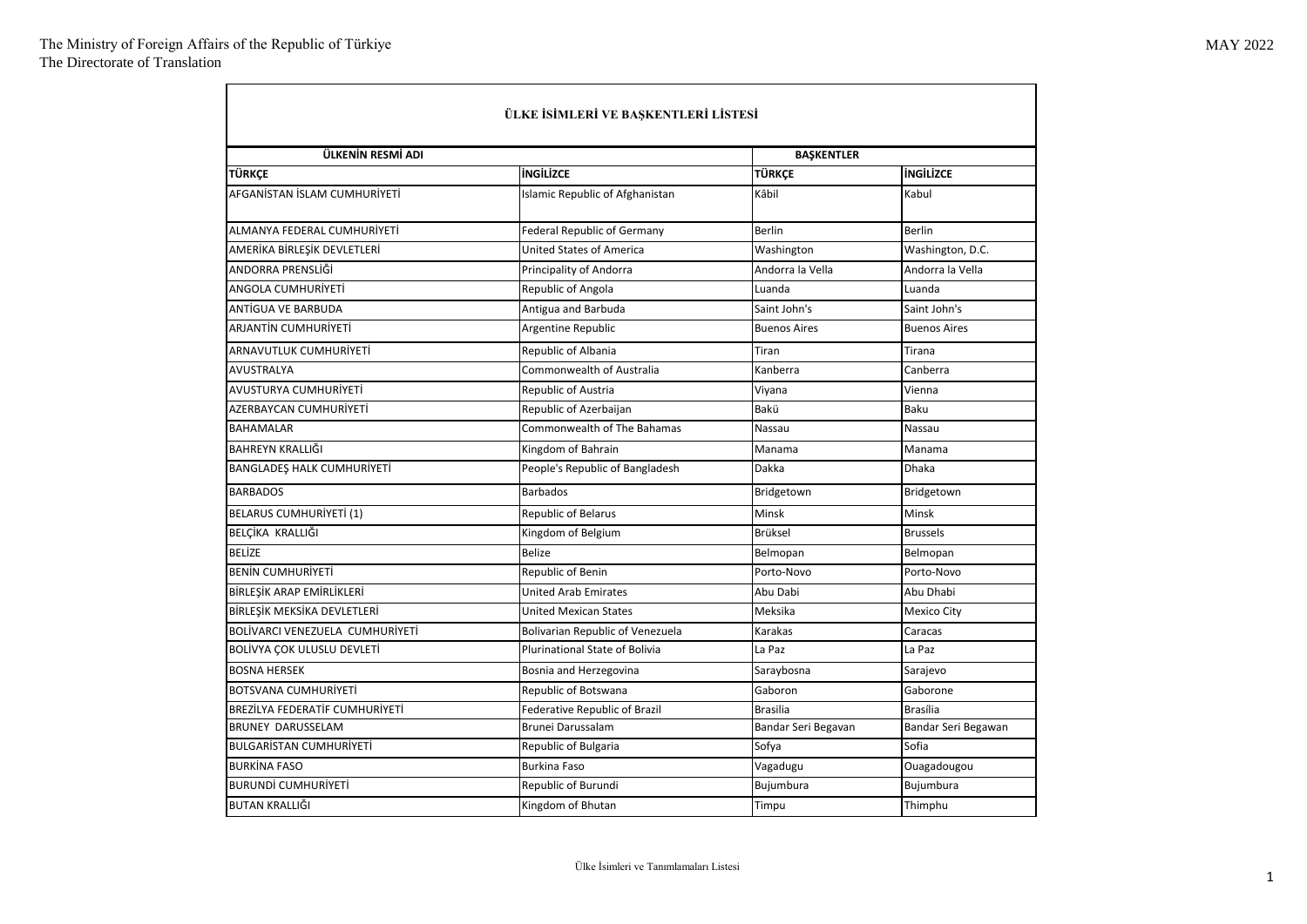| ÜLKENİN RESMİ ADI                                        |                                                                | <b>BAŞKENTLER</b> |                  |
|----------------------------------------------------------|----------------------------------------------------------------|-------------------|------------------|
| <b>TÜRKCE</b>                                            | <b>ingilizce</b>                                               | TÜRKCE            | <b>INGILIZCE</b> |
| BÜYÜK BRİTANYA VE KUZEY İRLANDA BİRLEŞİK KRALLIĞI<br>(2) | United Kingdom of Great Britain and Northern Londra<br>Ireland |                   | London           |
| CABO VERDE CUMHURİYETİ (3)                               | Republic of Cabo Verde                                         | Praia             | Praia            |
| CEZAYİR DEMOKRATİK HALK CUMHURİYETİ                      | People's Democratic Republic of Algeria                        | Cezayir           | Algiers          |
| CİBUTİ CUMHURİYETİ                                       | Republic of Djibouti                                           | Cibuti            | Djibouti         |
| CAD CUMHURİYETİ                                          | Republic of Chad                                               | Encemine          | N'Djamena        |
| CEK CUMHURİYETİ                                          | Czech Republic                                                 | Prag              | Prag             |
| CİN HALK CUMHURİYETİ                                     | People's Republic of China                                     | Pekin             | Beijing          |
| DANİMARKA KRALLIĞI                                       | Kingdom of Denmark                                             | Kopenhag          | Copenhagen       |
| DOĞU TİMOR DEMOKRATİK CUMHURİYETİ                        | Democratic Republic of Timor-Leste                             | Dili              | Dili             |
| DOMİNİK CUMHURİYETİ                                      | Dominican Republic                                             | Santo Domingo     | Santo Domingo    |
| <b>DOMİNİKA</b>                                          | Commonwealth of Dominica                                       | Roseau            | Roseau           |
| <b>EKVATOR CUMHURİYETİ</b>                               | Republic of Ecuador                                            | Kito              | Quito            |
| <b>EKVATOR GINESI CUMHURIYETI</b>                        | Republic of Equatorial Guinea                                  | Malabo            | Malabo           |
| EL SALVADOR CUMHURİYETİ                                  | Republic of El Salvador                                        | San Salvador      | San Salvador     |
| ENDONEZYA CUMHURİYETİ                                    | Republic of Indonesia                                          | Cakarta           | Jakarta          |
| ERİTRE DEVLETİ                                           | State of Eritrea                                               | Asmara            | Asmara           |
| ERMENİSTAN CUMHURİYETİ                                   | Republic of Armenia                                            | Erivan            | Yerevan          |
| <b>ESTONYA CUMHURİYETİ</b>                               | Republic of Estonia                                            | Tallinn           | Tallinn          |
| ESVATİNİ KRALLIĞI (4)                                    | The Kingdom of Eswatini                                        | Mbabane           | Mbabane          |
| ETİYOPYA FEDERAL DEMOKRATİK CUMHURİYETİ                  | Federal Democratic Republic of Ethiopia                        | Addis Ababa       | Addis Ababa      |
| FAS KRALLIĞI                                             | Kingdom of Morocco                                             | Rabat             | Rabat            |
| <b>FİJİ CUMHURİYETİ</b>                                  | Republic of Fiji                                               | Suva              | Suva             |
| FİLİPİNLER CUMHURİYETİ                                   | Republic of the Philippines                                    | Manila            | Manila           |
| FİLİSTİN DEVLETİ (5)                                     | <b>State of Palestine</b>                                      | Doğu Kudüs        | East Jerusalem   |
| FİNLANDİYA CUMHURİYETİ                                   | Republic of Finland                                            | Helsinki          | Helsinki         |
| FRANSA CUMHURİYETİ                                       | French Republic                                                | Paris             | Paris            |
| GABON CUMHURİYETİ                                        | Gabonese Republic                                              | Librevil          | Libreville       |
| GAMBİYA CUMHURİYETİ                                      | Republic of The Gambia                                         | Banjul            | Banjul           |
| GANA CUMHURİYETİ                                         | The Republic of Ghana                                          | Akra              | Accra            |
| <b>GINE CUMHURIYETI</b>                                  | Republic of Guinea                                             | Konakri           | Conakry          |
| GİNE-BİSSAU CUMHURİYETİ                                  | Republic of Guinea-Bissau                                      | <b>Bissau</b>     | <b>Bissau</b>    |
| GRENADA                                                  | Grenada                                                        | Saint George's    | Saint George's   |
| GUATEMALA CUMHURİYETİ                                    | Republic of Guatemala                                          | Guatemala         | Guatemala City   |
| GUYANA KOOPERATİF CUMHURİYETİ                            | Cooperative Republic of Guyana                                 | Georgetown        | Georgetown       |
| GÜNEY AFRİKA CUMHURİYETİ                                 | <b>Republic of South Africa</b>                                | Pretoria          | Pretoria         |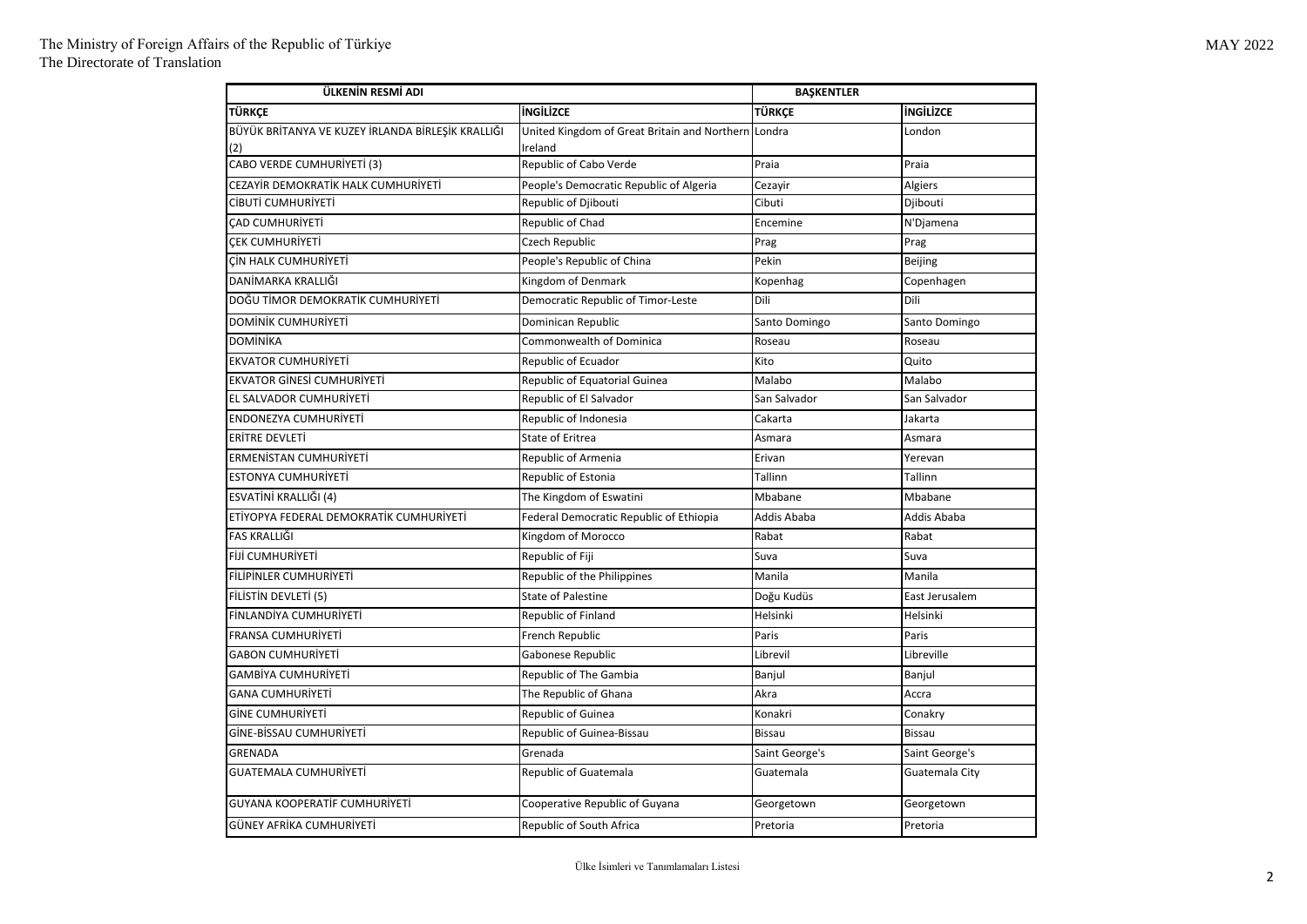| ÜLKENİN RESMİ ADI                |                                       | <b>BASKENTLER</b> |                    |
|----------------------------------|---------------------------------------|-------------------|--------------------|
| TÜRKÇE                           | <b>INGILIZCE</b>                      | <b>TÜRKÇE</b>     | <b>INGILIZCE</b>   |
| GÜNEY SUDAN CUMHURİYETİ          | Republic of South Sudan               | Juba              | Juba               |
| GÜRCİSTAN CUMHURİYETİ            | Republic of Georgia                   | <b>Tiflis</b>     | <b>Tbilisi</b>     |
| HAİTİ CUMHURİYETİ                | Republic of Haiti                     | Port-au-Prince    | Port-au-Prince     |
| HIRVATİSTAN CUMHURİYETİ          | Republic of Croatia                   | Zagreb            | Zagreb             |
| HİNDİSTAN CUMHURİYETİ            | Republic of India                     | Yeni Delhi        | New Delhi          |
| HOLLANDA KRALLIĞI (6)            | Kingdom of the Netherlands            | Amsterdam (4)     | Amsterdam          |
| HONDURAS CUMHURİYETİ             | <b>Republic of Honduras</b>           | Tegusigalpa       | Tegucigalpa        |
| <b>IRAK CUMHURİYETİ</b>          | Republic of Iraq                      | Bağdat            | Baghdad            |
| İRAN İSLAM CUMHURİYETİ           | Islamic Republic of Iran              | Tahran            | Tehran             |
| İRLANDA CUMHURİYETİ              | Republic of Ireland                   | Dublin            | Dublin             |
| İSPANYA KRALLIĞI                 | Kingdom of Spain                      | Madrid            | Madrid             |
| İSRAİL DEVLETİ                   | State of Israel                       | <b>Tel Aviv</b>   | <b>Tel Aviv</b>    |
| İSVEÇ KRALLIĞI                   | Kingdom of Sweden                     | Stokholm          | Stockholm          |
| İSVİÇRE KONFEDERASYONU           | Swiss Confederation                   | Bern              | Bern               |
| İTALYA CUMHURİYETİ               | Italian Republic                      | Roma              | Rome               |
| İZLANDA CUMHURİYETİ              | Republic of Iceland                   | Reykjavik         | Reykjavik          |
| JAMAİKA                          | Jamaica                               | Kingston          | Kingston           |
| <b>JAPONYA</b>                   | Japan                                 | Tokyo             | Tokyo              |
| KAMBOÇYA KRALLIĞI                | Kingdom of Cambodia                   | Punom Pen         | <b>Phnom Penh</b>  |
| KAMERUN CUMHURİYETİ              | Republic of Cameroon                  | Yaunde            | Yaounde            |
| KANADA                           | Canada                                | Ottawa            | Ottawa             |
| KARADAĞ                          | Montenegro                            | Podgoritsa        | Podgorica          |
| KATAR DEVLETİ                    | State of Qatar                        | Doha              | Doha               |
| KAZAKİSTAN CUMHURİYETİ           | Republic of Kazakhstan                | Nur-Sultan        | Nur-Sultan         |
| KENYA CUMHURİYETİ                | Republic of Kenya                     | Nairobi           | Nairobi            |
| KIRGIZ CUMHURİYETİ               | Kyrgyz Republic                       | Bişkek            | <b>Bishkek</b>     |
| KİRİBATİ CUMHURİYETİ             | Republic of Kiribati                  | Tarava            | Tarawa             |
| KOLOMBİYA CUMHURİYETİ            | Republic of Colombia                  | Bogota            | Bogotá             |
| KOMORLAR BİRLİĞİ                 | Union of the Comoros                  | Moroni            | Moroni             |
| KONGO CUMHURİYETİ                | Republic of Congo                     | Brazavil          | <b>Brazzaville</b> |
| KONGO DEMOKRATİK CUMHURİYETİ     | Democratic Republic of Congo          | Kinşasa           | Kinshasa           |
| <b>KORE CUMHURİYETİ</b>          | Republic of Korea                     | Seul              | Seoul              |
| KORE DEMOKRATİK HALK CUMHURİYETİ | Democratic People's Republic of Korea | Pyongyang         | Pyongyang          |
| KOSOVA CUMHURİYETİ               | Republic of Kosovo                    | Pristine          | Prishtina          |
| KOSTA RİKA CUMHURİYETİ           | Republic of Costa Rica                | San Hose          | San José           |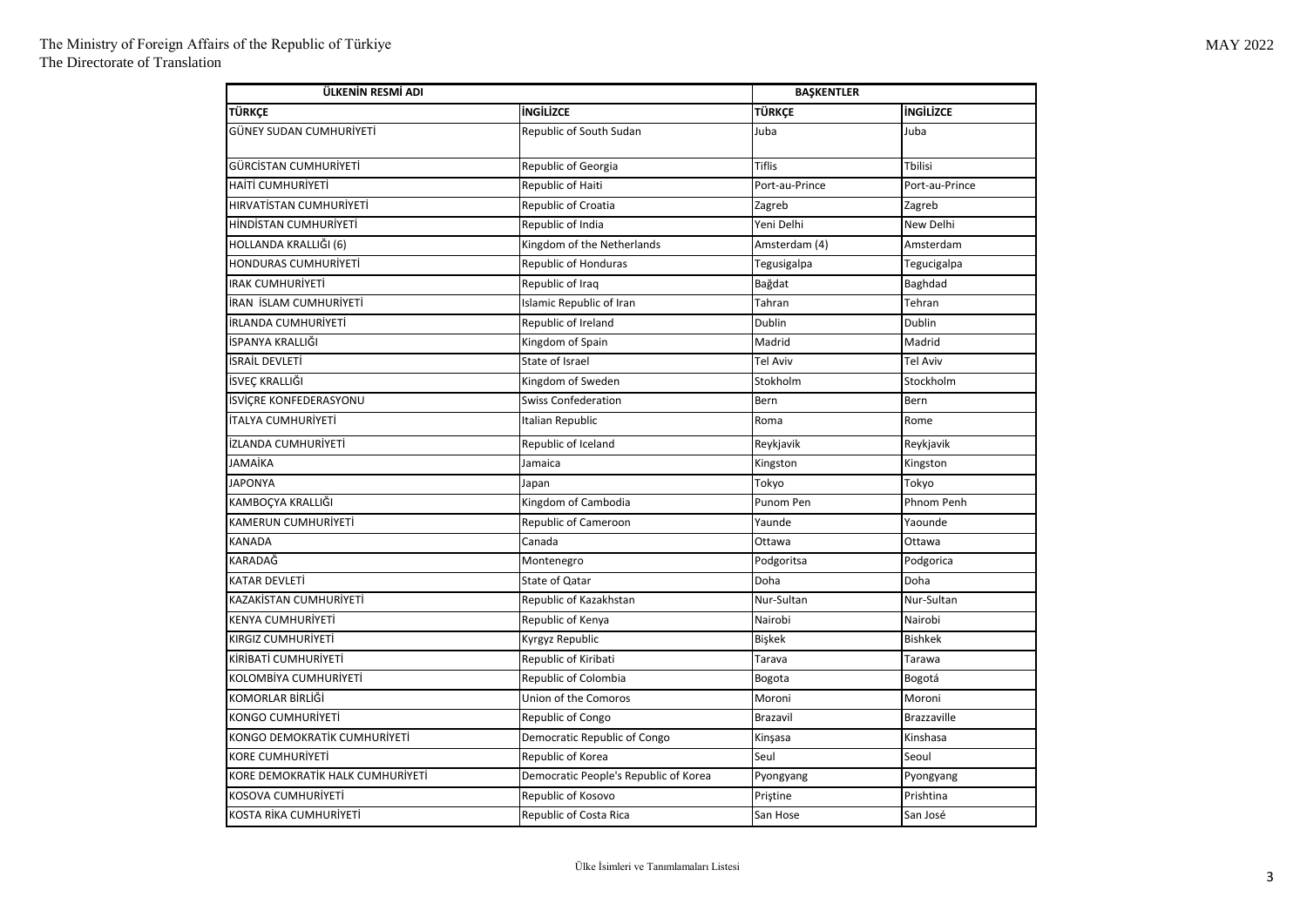| ÜLKENİN RESMİ ADI                    |                                       | <b>BAŞKENTLER</b> |                  |
|--------------------------------------|---------------------------------------|-------------------|------------------|
| TÜRKÇE                               | <b>INGILIZCE</b>                      | TÜRKÇE            | <b>INGILIZCE</b> |
| KOTDİVUAR CUMHURİYETİ (7)            | Republic of Côte d'Ivoire             | Yamusukro         | Yamoussoukro     |
| KUVEYT DEVLETİ                       | <b>State of Kuwait</b>                | Kuveyt            | Kuwait           |
| KUZEY KIBRIS TÜRK CUMHURİYETİ        | Turkish Republic of Northern Cyprus   | Lefkoşa           | Lefkosa          |
| KUZEY MAKEDONYA CUMHURİYETİ (8)      | Republic of North Macedonia           | Üsküp             | Skopje           |
| KÜBA CUMHURİYETİ                     | Republic of Cuba                      | Havana            | Havana           |
| LAOS DEMOKRATİK HALK CUMHURİYETİ     | Lao People's Democratic Republic      | Viyentiyan        | Viantiane        |
| LESOTHO KRALLIĞI                     | Kingdom of Lesotho                    | Maseru            | Maseru           |
| LETONYA CUMHURİYETİ                  | Republic of Latvia                    | Riga              | Riga             |
| LİBERYA CUMHURİYETİ                  | Republic of Liberia                   | Monrovia          | Monrovia         |
| LİBYA DEVLETİ                        | State of Libya                        | <b>Trablus</b>    | Tripoli          |
| LİHTENŞTAYN PRENSLİĞİ                | Principality of Liechtenstein         | Vaduz             | Vaduz            |
| LİTVANYA CUMHURİYETİ                 | Republic of Lithuania                 | Vilnius           | Vilnius          |
| LÜBNAN CUMHURİYETİ                   | Republic of Lebanon                   | Beyrut            | Beirut           |
| LÜKSEMBURG BÜYÜK DÜKALIĞI            | Grand Duchy of Luxembourg             | Lüksemburg        | Luxembourg       |
| MACARISTAN                           | Hungary                               | Budapeşte         | <b>Budapest</b>  |
| MADAGASKAR CUMHURİYETİ               | Republic of Madagascar                | Antananarivo      | Antananarivo     |
| MALAVİ CUMHURİYETİ                   | Republic of Malawi                    | Lilongve          | Lilongwe         |
| MALDİVLER CUMHURİYETİ                | Republic of Maldives                  | Male              | Male             |
| MALEZYA                              | Malaysia                              | Kuala Lumpur      | Kuala Lumpur     |
| MALİ CUMHURİYETİ                     | Republic of Mali                      | Bamako            | Bamako           |
| <b>MALTA CUMHURİYETİ</b>             | Republic of Malta                     | Valetta           | Valletta         |
| MARŞAL ADALARI CUMHURİYETİ           | Republic of the Marshall Islands      | Majuro            | Majuro           |
| MISIR ARAP CUMHURİYETİ               | Arab Republic of Egypt                | Kahire            | Cairo            |
| MİKRONEZYA FEDERE DEVLETLERİ         | <b>Federated States of Micronesia</b> | Palikir           | Palikir          |
| MOĞOLİSTAN                           | Mongolia                              | Ulanbator         | Ulaanbaatar      |
| MOLDOVA CUMHURİYETİ                  | Republic of Moldova                   | Kişinev           | Chisinau         |
| <b>MONAKO PRENSLİĞİ</b>              | Principality of Monaco                | Monako            | Monaco           |
| MORITANYA İSLAM CUMHURİYETİ          | <b>Islamic Republic of Mauritania</b> | Nuakşot           | Nouakchott       |
| MORITYUS CUMHURIYETI                 | <b>Republic of Mauritius</b>          | Port Louis        | Port Louis       |
| MOZAMBİK CUMHURİYETİ                 | Republic of Mozambique                | Maputo            | Maputo           |
| MYANMAR BİRLİĞİ CUMHURİYETİ          | Republic of the Union of Myanmar      | Nepido            | Nay Pyi Taw      |
| NAMİBYA CUMHURİYETİ                  | Republic of Namibia                   | Windhoek          | Windhoek         |
| NAURU CUMHURİYETİ (9)                | Republic of Nauru                     | Yaren (5)         | Yaren            |
| NEPAL FEDERAL DEMOKRATİK CUMHURİYETİ | Federal Democratic Republic of Nepal  | Katmandu          | Kathmandu        |
| NIJER CUMHURIYETI                    | Republic of Niger                     | Niamey            | Niamey           |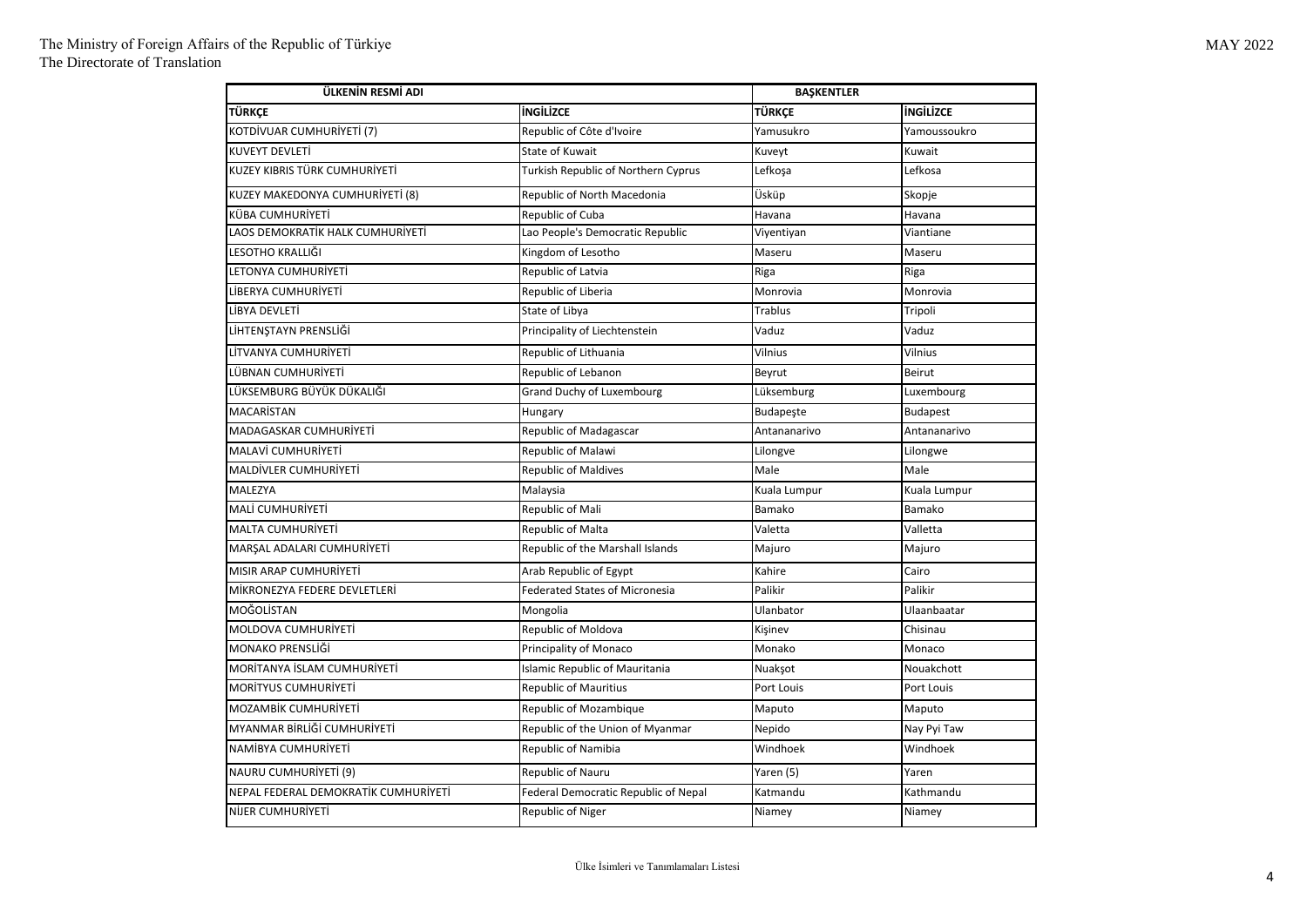| ÜLKENİN RESMİ ADI                           |                                                 | <b>BAŞKENTLER</b> |                  |
|---------------------------------------------|-------------------------------------------------|-------------------|------------------|
| <b>TÜRKCE</b>                               | <b>ingilizce</b>                                | TÜRKCE            | <b>INGILIZCE</b> |
| NİJERYA FEDERAL CUMHURİYETİ                 | <b>Federal Republic of Nigeria</b>              | Abuja             | Abuja            |
| NİKARAGUA CUMHURİYETİ                       | Republic of Nicaragua                           | Managua           | Managua          |
| NORVEÇ KRALLIĞI                             | Kingdom of Norway                               | Oslo              | Oslo             |
| ORTA AFRİKA CUMHURİYETİ                     | Central African Republic                        | Bangui            | Bangui           |
| ÖZBEKİSTAN CUMHURİYETİ                      | Republic of Uzbekistan                          | Taşkent           | Tashkent         |
| PAKİSTAN İSLAM CUMHURİYETİ                  | <b>Islamic Republic of Pakistan</b>             | İslamabad         | Islamabad        |
| PALAU CUMHURİYETİ                           | Republic of Palau                               | Melekeok          | Melekeok         |
| PANAMA CUMHURİYETİ                          | Republic of Panama                              | Panama            | Panamá           |
| PAPUA YENİ GİNE BAĞIMSIZ DEVLETİ            | The Independent State of Papua New Guinea       | Port Moresby      | Port Moresby     |
| PARAGUAY CUMHURIYETI                        | Republic of Paraguay                            | Asunsion          | Asunción         |
| PERU CUMHURİYETİ                            | Republic of Peru                                | Lima              | Lima             |
| POLONYA CUMHURİYETİ                         | Republic of Poland                              | Varşova           | Warsaw           |
| PORTEKİZ CUMHURİYETİ                        | Portuguese Republic                             | Lizbon            | Lisbon           |
| <b>ROMANYA</b>                              | Romania                                         | Bükreş            | <b>Bucharest</b> |
| RUANDA CUMHURİYETİ                          | Republic of Rwanda                              | Kigali            | Kigali           |
| RUSYA FEDERASYONU                           | <b>Russian Federation</b>                       | Moskova           | Moscow           |
| SAİNT KİTTS VE NEVİS FEDERASYONU            | Federation of Saint Kitts and Nevis             | <b>Baster</b>     | Basseterre       |
| SAİNT LUCİA                                 | Saint Lucia                                     | Castries          | Castries         |
| SAİNT VİNCENT VE GRENADİNLER                | Saint Vincent and the Grenadines                | Kingstown         | Kingstown        |
| SAMOA BAĞIMSIZ DEVLETİ                      | Independent State of Samoa                      | Apia              | Apia             |
| SAN MARİNO CUMHURİYETİ                      | Republic of San Marino                          | San Marino        | San Marino       |
| SAO TOME VE PRINSIPE DEMOKRATIK CUMHURIYETI | Democratic Republic of Sao Tome and<br>Principe | Sao Tome          | Sao Tome         |
| SENEGAL CUMHURİYETİ                         | Republic of Senegal                             | Dakar             | Dakar            |
| SEYSELLER CUMHURIYETİ                       | <b>Republic of Seychelles</b>                   | Victoria          | Victoria         |
| SIRBİSTAN CUMHURİYETİ                       | Republic of Serbia                              | Belgrad           | Belgrade         |
| SIERRA LEONE CUMHURIYETI                    | The Republic of Sierra Leone                    | Freetown          | Freetown         |
| SİNGAPUR CUMHURİYETİ                        | Republic of Singapore                           | Singapur          | Singapore        |
| <b>SLOVAK CUMHURİYETİ</b>                   | Slovak Republic                                 | <b>Bratislava</b> | Bratislava       |
| SLOVENYA CUMHURİYETİ                        | Republic of Slovenia                            | Lübliyana         | Ljubljana        |
| SOLOMON ADALARI                             | Solomon Islands                                 | Honiara           | Honiara          |
| SOMALİ FEDERAL CUMHURİYETİ                  | <b>Federal Republic of Somalia</b>              | Mogadişu          | Mogadishu        |
| SRİ LANKA DEMOKRATİK SOSYALİST CUMHURİYETİ  | Democratic Socialist Republic of Sri Lanka      | Kolombo           | Colombo          |
| SUDAN CUMHURİYETİ                           | Republic of the Sudan                           | Hartum            | Khartoum         |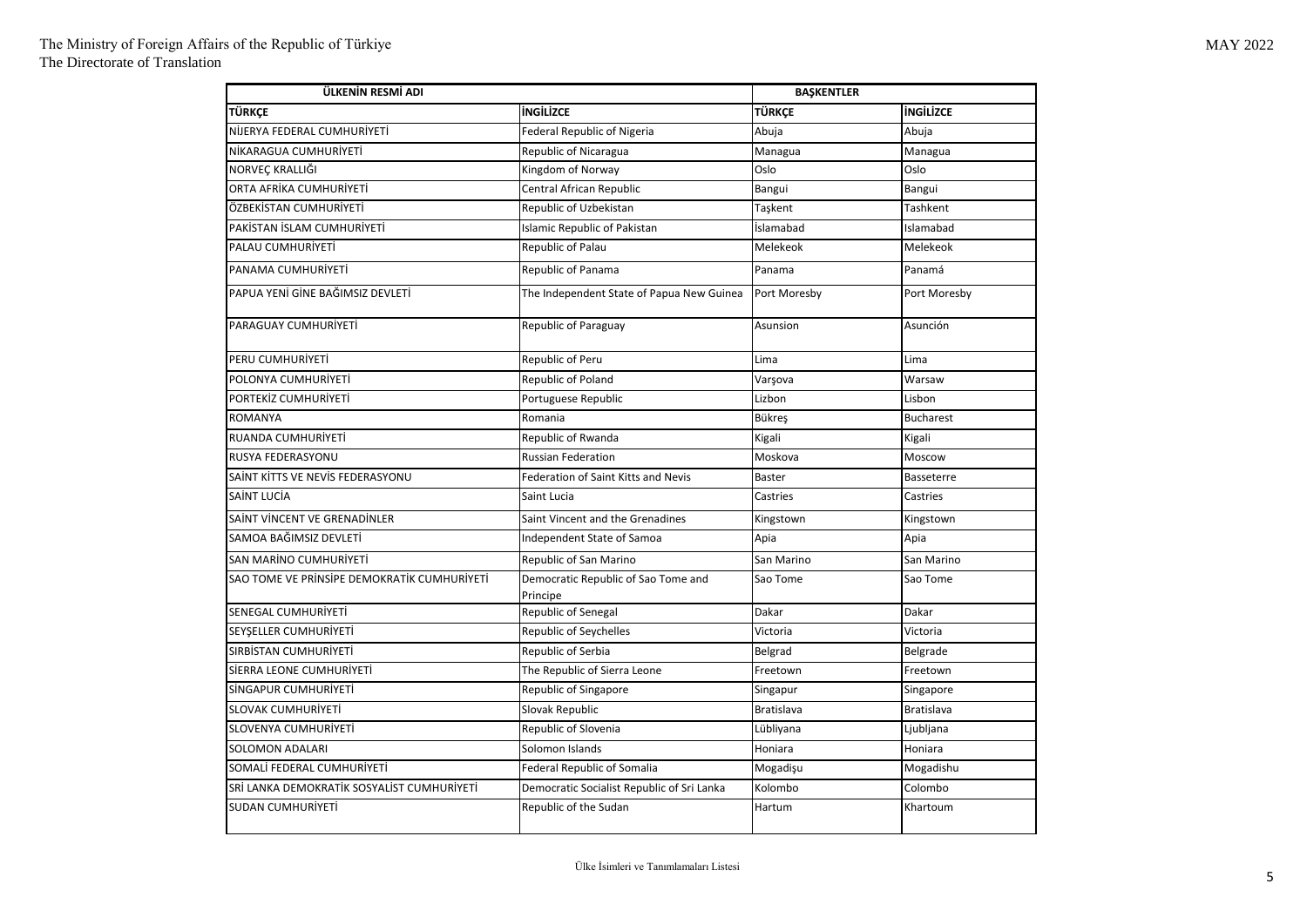| ÜLKENİN RESMİ ADI                                                                                                                                                           |                                   | <b>BAŞKENTLER</b> |                  |  |
|-----------------------------------------------------------------------------------------------------------------------------------------------------------------------------|-----------------------------------|-------------------|------------------|--|
| <b>TÜRKCE</b>                                                                                                                                                               | <b>INGILIZCE</b>                  | <b>TÜRKCE</b>     | <b>INGILIZCE</b> |  |
| SURİNAM CUMHURİYETİ                                                                                                                                                         | Republic of Suriname              | Paramaribo        | Paramaribo       |  |
| SURİYE ARAP CUMHURİYETİ                                                                                                                                                     | Syrian Arab Republic              | Şam               | Damascus         |  |
| SUUDİ ARABİSTAN KRALLIĞI                                                                                                                                                    | Kingdom of Saudi Arabia           | Riyad             | Riyadh           |  |
| SİLİ CUMHURİYETİ                                                                                                                                                            | Republic of Chile                 | Santiago          | Santiago         |  |
| TACİKİSTAN CUMHURİYETİ                                                                                                                                                      | Republic of Tajikistan            | Duşanbe           | Dushanbe         |  |
| TANZANYA BİRLEŞİK CUMHURİYETİ                                                                                                                                               | United Republic of Tanzania       | Darüsselam        | Dar es Salaam    |  |
| TAYLAND KRALLIĞI                                                                                                                                                            | Kingdom of Thailand               | Bangkok           | Bangkok          |  |
| <b>TOGO CUMHURIYETI</b>                                                                                                                                                     | <b>Togolese Republic</b>          | Lome              | Lome             |  |
| TONGA KRALLIĞI                                                                                                                                                              | Kingdom of Tonga                  | Nuku'alofa        | Nuku'alofa       |  |
| TRÍNÍDAD VE TOBAGO CUMHURÍYETÍ                                                                                                                                              | Republic of Trinidad and Tobago   | Port of Spain     | Port of Spain    |  |
| TUNUS CUMHURİYETİ                                                                                                                                                           | Republic of Tunisia               | Tunus             | Tunis            |  |
| <b>TUVALU</b>                                                                                                                                                               | Tuvalu                            | Funafuti          | Funafuti         |  |
| TÜRKİYE CUMHURİYETİ                                                                                                                                                         | Republic of Türkiye               | Ankara            | Ankara           |  |
| TÜRKMENİSTAN                                                                                                                                                                | Turkmenistan                      | Aşkabat           | Ashgabat         |  |
| UGANDA CUMHURİYETİ                                                                                                                                                          | The Republic of Uganda            | Kampala           | Kampala          |  |
| <b>UKRAYNA</b>                                                                                                                                                              | Ukraine                           | Kiev              | Kiev             |  |
| UMMAN SULTANLIĞI                                                                                                                                                            | Sultanate of Oman                 | Muskat            | Muscat           |  |
| URUGUAY DOĞU CUMHURİYETİ                                                                                                                                                    | Oriental Republic of Uruguay      | Montevideo        | Montevideo       |  |
| ÜRDÜN HAŞİMİ KRALLIĞI                                                                                                                                                       | Hashemite Kingdom of Jordan       | Amman             | Amman            |  |
| <b>VANUATU CUMHURİYETİ</b>                                                                                                                                                  | Republic of Vanuatu               | Port Vila         | Port Vila        |  |
| VATİKAN                                                                                                                                                                     | Vatican City State / The Holy See | Vatikan           | Vatican City     |  |
| VİETNAM SOSYALİST CUMHURİYETİ                                                                                                                                               | Socialist Republic of Vietnam     | Hanoi             | Hanoi            |  |
| YEMEN CUMHURİYETİ                                                                                                                                                           | Republic of Yemen                 | Sana              | Sanaa            |  |
| YENİ ZELANDA                                                                                                                                                                | New Zealand                       | Wellington        | Wellington       |  |
| YUNANİSTAN CUMHURİYETİ                                                                                                                                                      | Hellenic Republic                 | Atina             | Athens           |  |
| ZAMBİYA CUMHURİYETİ                                                                                                                                                         | Republic of Zambia                | Lusaka            | Lusaka           |  |
| ZİMBABVE CUMHURİYETİ                                                                                                                                                        | Republic of Zimbabwe              | Harare            | Harare           |  |
| (1) Also known as White Russia in everyday usage.                                                                                                                           |                                   |                   |                  |  |
| (2) Also known as England in everyday usage.                                                                                                                                |                                   |                   |                  |  |
| (3) Said State requested the use of its official name without translation. For this reason, "Republic of Cabo Verde" has been used instead of "Yeşil<br>Burun Cumhuriyeti". |                                   |                   |                  |  |

(4) As of 19 April 2018 "The Kingdom of Swaziland-Svaziland Krallığı" has officially changed its name to "The Kingdom of Eswatini-Esvatini Krallığı" and from this date on, this name is to be used in all international agreements and arrangements.